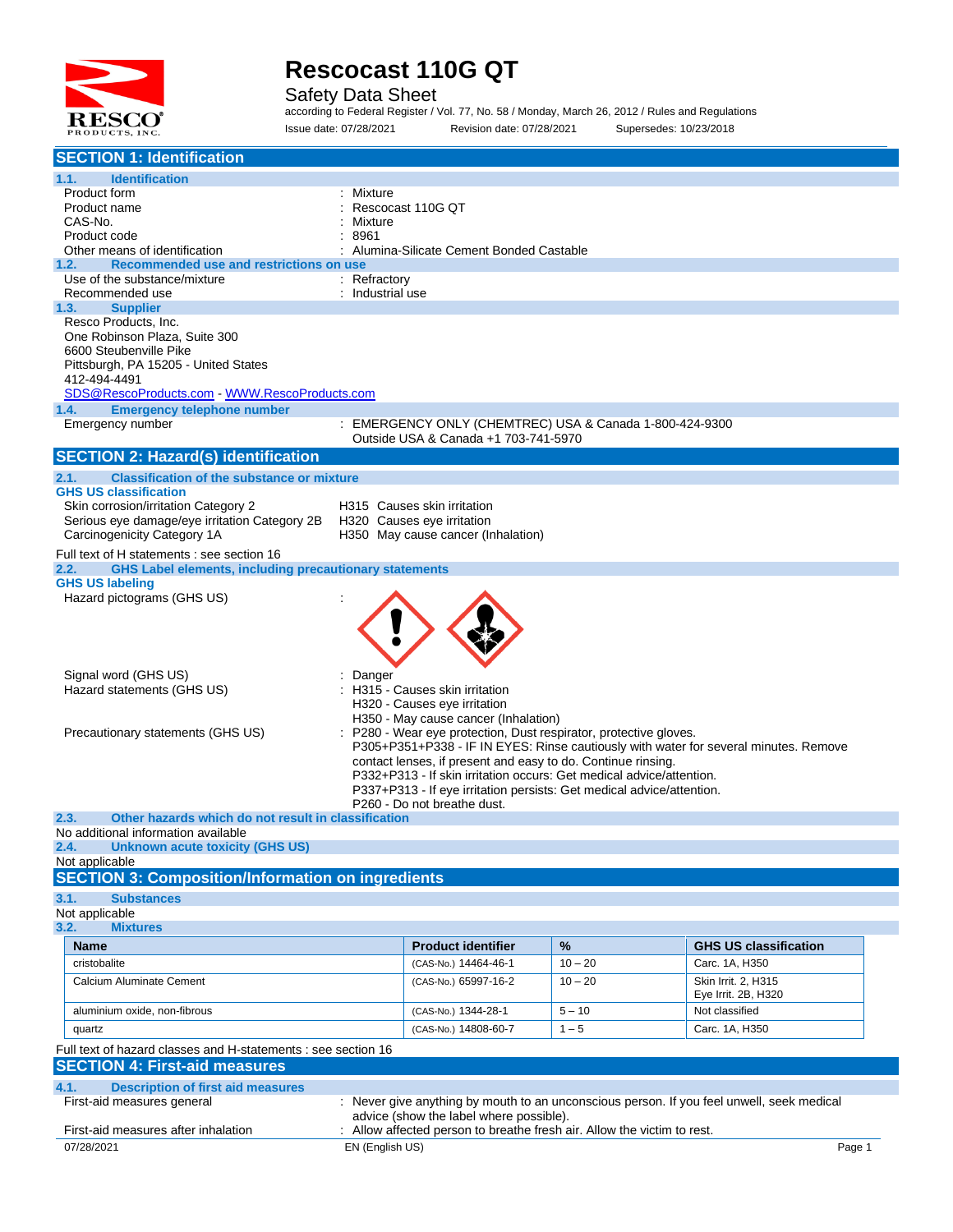### Safety Data Sheet

| First-aid measures after skin contact<br>First-aid measures after eye contact                                 | Wash with plenty of soap and water. Wash contaminated clothing before reuse.<br>IF IN EYES: Rinse cautiously with water for several minutes. Remove contact lenses, if present<br>and easy to do. Continue rinsing. |
|---------------------------------------------------------------------------------------------------------------|---------------------------------------------------------------------------------------------------------------------------------------------------------------------------------------------------------------------|
| First-aid measures after ingestion                                                                            | : Rinse mouth. Do NOT induce vomiting. Obtain emergency medical attention.                                                                                                                                          |
| Most important symptoms and effects (acute and delayed)<br>4.2.                                               |                                                                                                                                                                                                                     |
| Potential Adverse human health effects and<br>symptoms                                                        | : Based on available data, the classification criteria are not met.                                                                                                                                                 |
| Symptoms/effects after inhalation                                                                             | : May cause cancer by inhalation. Danger of serious damage to health by prolonged exposure<br>through inhalation.                                                                                                   |
| Symptoms/effects after skin contact                                                                           | Causes skin irritation.                                                                                                                                                                                             |
| Symptoms/effects after eye contact<br>Immediate medical attention and special treatment, if necessary<br>4.3. | : Causes eye irritation.                                                                                                                                                                                            |
| No additional information available                                                                           |                                                                                                                                                                                                                     |
| <b>SECTION 5: Fire-fighting measures</b>                                                                      |                                                                                                                                                                                                                     |
| 5.1.<br>Suitable (and unsuitable) extinguishing media                                                         |                                                                                                                                                                                                                     |
| Suitable extinguishing media                                                                                  | : Use extinguishing media appropriate for surrounding fire.                                                                                                                                                         |
| Unsuitable extinguishing media<br>Specific hazards arising from the chemical                                  | : In case of fire, all extinguishing media allowed.                                                                                                                                                                 |
| 5.2.<br>Fire hazard                                                                                           | : Not flammable.                                                                                                                                                                                                    |
| Special protective equipment and precautions for fire-fighters<br>5.3.                                        |                                                                                                                                                                                                                     |
| Firefighting instructions                                                                                     | : Exercise caution when fighting any chemical fire. Prevent fire-fighting water from entering                                                                                                                       |
| Protection during firefighting                                                                                | environment.<br>: Do not enter fire area without proper protective equipment, including respiratory protection.                                                                                                     |
| <b>SECTION 6: Accidental release measures</b>                                                                 |                                                                                                                                                                                                                     |
| 6.1.<br>Personal precautions, protective equipment and emergency procedures                                   |                                                                                                                                                                                                                     |
| 6.1.1.<br>For non-emergency personnel                                                                         |                                                                                                                                                                                                                     |
| Emergency procedures                                                                                          | : Do not breathe dust.                                                                                                                                                                                              |
| 6.1.2.<br>For emergency responders                                                                            |                                                                                                                                                                                                                     |
| Protective equipment<br>Emergency procedures                                                                  | Equip cleanup crew with proper protection.<br>: Ventilate area.                                                                                                                                                     |
| <b>Environmental precautions</b><br>6.2.                                                                      |                                                                                                                                                                                                                     |
| Prevent entry to sewers and public waters.                                                                    |                                                                                                                                                                                                                     |
| Methods and material for containment and cleaning up<br>6.3.                                                  |                                                                                                                                                                                                                     |
| Methods for cleaning up<br><b>Reference to other sections</b><br>6.4.                                         | : On land, sweep or shovel into suitable containers. Minimize generation of dust.                                                                                                                                   |
|                                                                                                               |                                                                                                                                                                                                                     |
|                                                                                                               |                                                                                                                                                                                                                     |
| See Heading 8. Exposure controls and personal protection.                                                     |                                                                                                                                                                                                                     |
| <b>SECTION 7: Handling and storage</b><br>7.1.                                                                |                                                                                                                                                                                                                     |
| <b>Precautions for safe handling</b><br>Precautions for safe handling                                         | : Do not handle until all safety precautions have been read and understood. Avoid raising dust.                                                                                                                     |
|                                                                                                               | Avoid contact with skin and eyes. Do not breathe dust.                                                                                                                                                              |
| Hygiene measures                                                                                              | : Wash hands and other exposed areas with mild soap and water before eating, drinking or                                                                                                                            |
| 7.2.                                                                                                          | smoking and when leaving work.                                                                                                                                                                                      |
| Conditions for safe storage, including any incompatibilities<br>Storage conditions                            | : Store this product in a dry location where it can be protected from the elements.                                                                                                                                 |
| Incompatible products                                                                                         | : Strong bases. Strong acids.                                                                                                                                                                                       |
| <b>SECTION 8: Exposure controls/personal protection</b>                                                       |                                                                                                                                                                                                                     |
| 8.1.<br><b>Control parameters</b>                                                                             |                                                                                                                                                                                                                     |
| <b>Rescocast 110G QT (Mixture)</b>                                                                            |                                                                                                                                                                                                                     |
| No additional information available                                                                           |                                                                                                                                                                                                                     |
| Calcium Aluminate Cement (65997-16-2)                                                                         |                                                                                                                                                                                                                     |
| No additional information available                                                                           |                                                                                                                                                                                                                     |
| cristobalite (14464-46-1)                                                                                     |                                                                                                                                                                                                                     |
|                                                                                                               |                                                                                                                                                                                                                     |
| <b>USA - ACGIH - Occupational Exposure Limits</b>                                                             |                                                                                                                                                                                                                     |
| ACGIH TWA (mg/m <sup>3</sup> )                                                                                | 0.025 mg/m <sup>3</sup> respirable dust                                                                                                                                                                             |
| USA - OSHA - Occupational Exposure Limits                                                                     |                                                                                                                                                                                                                     |
| OSHA PEL (TWA) (mg/m <sup>3</sup> )                                                                           | $0.05$ mg/m <sup>3</sup> respirable dust                                                                                                                                                                            |
| aluminium oxide, non-fibrous (1344-28-1)                                                                      |                                                                                                                                                                                                                     |
| <b>USA - ACGIH - Occupational Exposure Limits</b>                                                             |                                                                                                                                                                                                                     |
| ACGIH TWA (mg/m <sup>3</sup> )                                                                                | 1 mg/m <sup>3</sup> respirable dust                                                                                                                                                                                 |
| quartz (14808-60-7)                                                                                           |                                                                                                                                                                                                                     |
| <b>USA - ACGIH - Occupational Exposure Limits</b>                                                             |                                                                                                                                                                                                                     |
| ACGIH TWA (mg/m <sup>3</sup> )<br>07/28/2021                                                                  | 0.025 mg/m <sup>3</sup> (Silica-Crystalline Quartz; USA; Time-weighted average exposure limit 8<br>h; TLV - Adopted Value; Respirable fraction)<br>EN (English US)                                                  |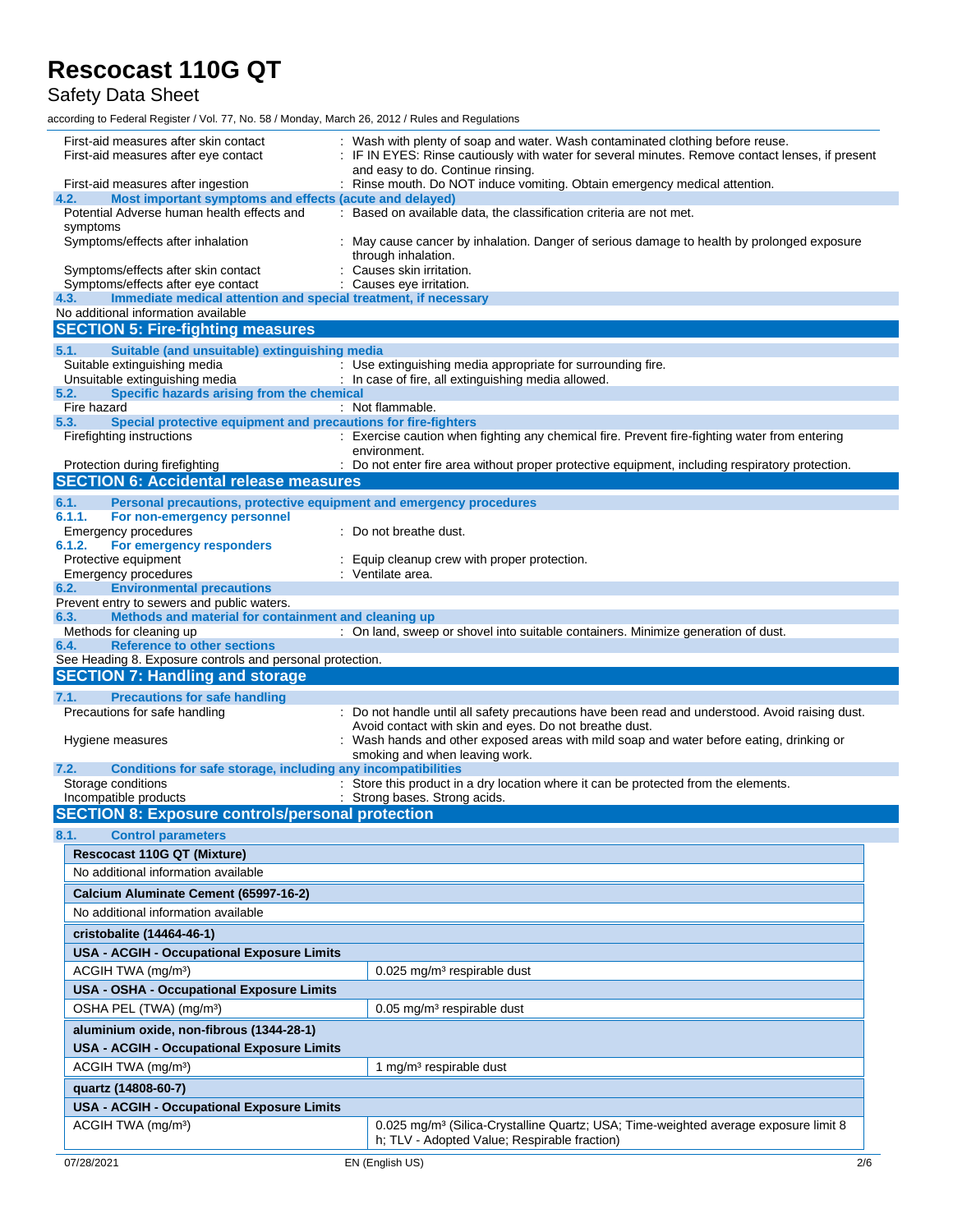### Safety Data Sheet

| <b>USA - OSHA - Occupational Exposure Limits</b>                                                         |                                                                 |  |  |  |
|----------------------------------------------------------------------------------------------------------|-----------------------------------------------------------------|--|--|--|
| Local name                                                                                               | Silica, crystalline quartz, respirable dust                     |  |  |  |
| OSHA PEL (TWA) (mg/m <sup>3</sup> )                                                                      | 0.05 mg/m <sup>3</sup> respirable dust                          |  |  |  |
| Remark (OSHA)                                                                                            | (3) See Table Z-3.                                              |  |  |  |
| <b>Appropriate engineering controls</b><br>8.2.                                                          |                                                                 |  |  |  |
| Appropriate engineering controls<br>Individual protection measures/Personal protective equipment<br>8.3. | : Provide adequate ventilation to minimize dust concentrations. |  |  |  |
| Personal protective equipment:                                                                           |                                                                 |  |  |  |
| Avoid all unnecessary exposure.                                                                          |                                                                 |  |  |  |
| Hand protection:                                                                                         |                                                                 |  |  |  |
| Wear protective gloves.<br>Eye protection:                                                               |                                                                 |  |  |  |
| Chemical goggles or safety glasses                                                                       |                                                                 |  |  |  |
| Skin and body protection:                                                                                |                                                                 |  |  |  |
| Wear suitable protective clothing                                                                        |                                                                 |  |  |  |
| <b>Respiratory protection:</b><br>Wear appropriate mask                                                  |                                                                 |  |  |  |
| Other information:                                                                                       |                                                                 |  |  |  |
| Do not eat, drink or smoke during use.                                                                   |                                                                 |  |  |  |
| <b>SECTION 9: Physical and chemical properties</b>                                                       |                                                                 |  |  |  |
| 9.1.<br>Information on basic physical and chemical properties                                            |                                                                 |  |  |  |
| Physical state                                                                                           | Solid                                                           |  |  |  |
| Appearance<br>Color                                                                                      | Granular mixture.<br>Light gray                                 |  |  |  |
| Odor                                                                                                     | $:$ earthy                                                      |  |  |  |
| Odor threshold                                                                                           | Not applicable                                                  |  |  |  |
| pH                                                                                                       | : No data available                                             |  |  |  |
|                                                                                                          | : > 2000 °F                                                     |  |  |  |
| Melting point                                                                                            |                                                                 |  |  |  |
| Freezing point                                                                                           | : Not applicable                                                |  |  |  |
| Boiling point                                                                                            | : Not applicable                                                |  |  |  |
| Critical temperature<br>Flash point                                                                      | Not applicable<br>Not applicable                                |  |  |  |
| Relative evaporation rate (butyl acetate=1)                                                              | : Not applicable                                                |  |  |  |
| Relative evaporation rate (ether=1)                                                                      | Not applicable                                                  |  |  |  |
| Flammability (solid, gas)                                                                                | : Non flammable.                                                |  |  |  |
| Vapor pressure                                                                                           | : No data available                                             |  |  |  |
| Vapor pressure at 50 °C                                                                                  | Not Applicable                                                  |  |  |  |
| Relative vapor density at 20 °C                                                                          | : No data available                                             |  |  |  |
| Relative density                                                                                         | : $\approx 1.8$                                                 |  |  |  |
| Solubility                                                                                               | : Slightly soluble.                                             |  |  |  |
| Partition coefficient n-octanol/water (Log Pow)                                                          | : No data available                                             |  |  |  |
| Auto-ignition temperature                                                                                | : Not applicable                                                |  |  |  |
| Decomposition temperature                                                                                | No data available                                               |  |  |  |
| Viscosity, kinematic                                                                                     | No data available                                               |  |  |  |
| Viscosity, dynamic                                                                                       | No data available                                               |  |  |  |
| <b>Explosion limits</b>                                                                                  | Not applicable                                                  |  |  |  |
| Explosive properties                                                                                     | No data available                                               |  |  |  |
| Oxidizing properties                                                                                     | : No data available                                             |  |  |  |
| 9.2.<br><b>Other information</b>                                                                         |                                                                 |  |  |  |
| No additional information available<br><b>SECTION 10: Stability and reactivity</b>                       |                                                                 |  |  |  |
|                                                                                                          |                                                                 |  |  |  |
| 10.1.<br><b>Reactivity</b><br>Hydraulic setting.                                                         |                                                                 |  |  |  |
| 10.2.<br><b>Chemical stability</b>                                                                       |                                                                 |  |  |  |
| Stable under normal conditions of use.                                                                   |                                                                 |  |  |  |
| <b>Possibility of hazardous reactions</b><br>10.3.<br>Not established.                                   |                                                                 |  |  |  |
| <b>Conditions to avoid</b><br>10.4.                                                                      |                                                                 |  |  |  |
| Avoid dust formation.                                                                                    |                                                                 |  |  |  |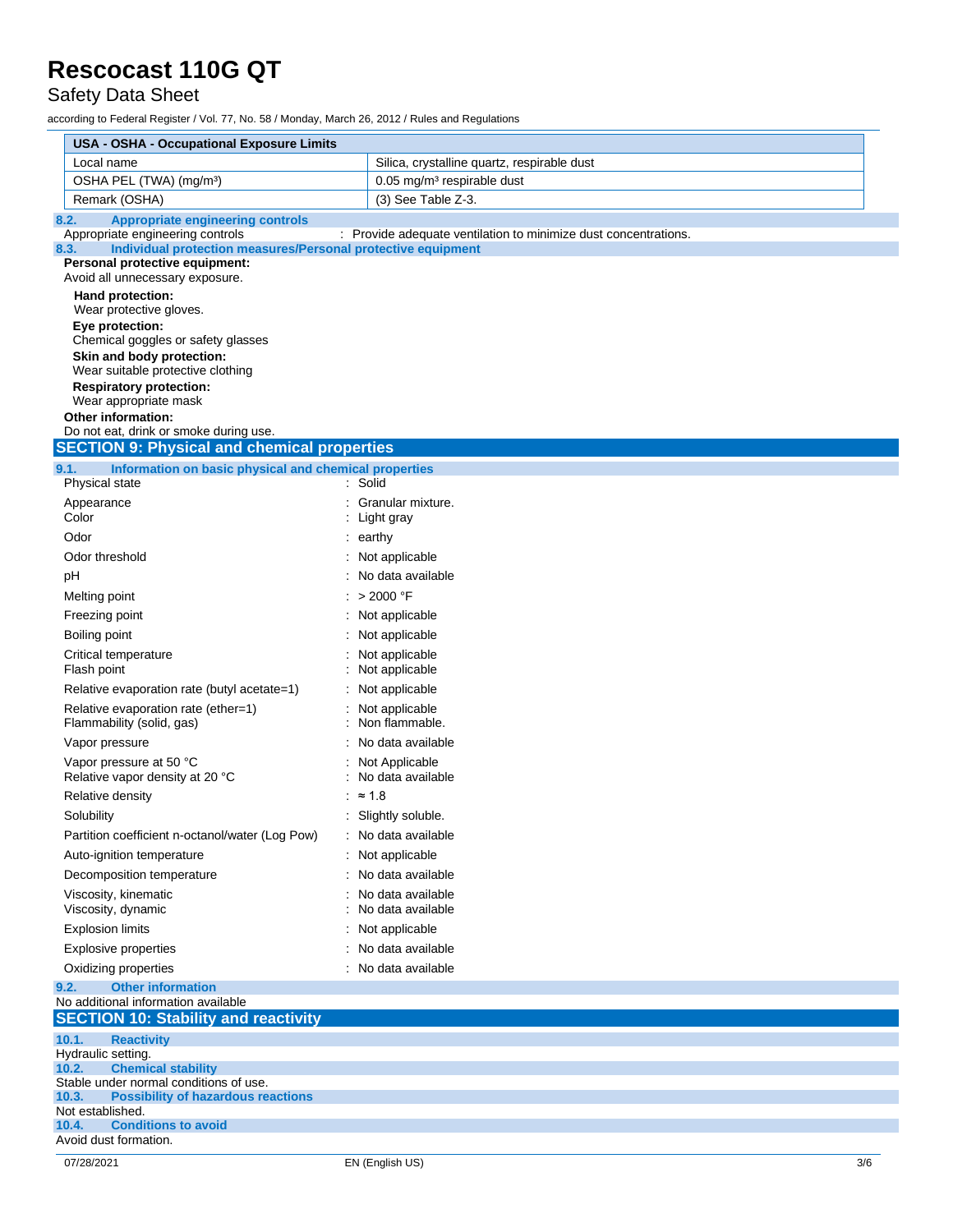### Safety Data Sheet

| 10.5.<br><b>Incompatible materials</b>                                                  |                                                                                                                 |
|-----------------------------------------------------------------------------------------|-----------------------------------------------------------------------------------------------------------------|
| Strong acids. Strong bases.                                                             |                                                                                                                 |
| <b>Hazardous decomposition products</b><br>10.6.<br>No additional information available |                                                                                                                 |
| <b>SECTION 11: Toxicological information</b>                                            |                                                                                                                 |
|                                                                                         |                                                                                                                 |
| Information on toxicological effects<br>11.1.<br>Acute toxicity (oral)                  | : Not classified                                                                                                |
| Acute toxicity (dermal)                                                                 | Not classified                                                                                                  |
| Acute toxicity (inhalation)                                                             | Not classified                                                                                                  |
| aluminium oxide, non-fibrous (1344-28-1)                                                |                                                                                                                 |
| LD50 oral rat                                                                           | > 15900 mg/kg body weight (Equivalent or similar to OECD 401, Rat, Male / female,                               |
|                                                                                         | Experimental value, Oral)                                                                                       |
| LC50 Inhalation - Rat                                                                   | 7.6 mg/l air (Equivalent or similar to OECD 403, 1 h, Rat, Male, Experimental value, Inhalation<br>(aerosol))   |
| Skin corrosion/irritation                                                               | Causes skin irritation.                                                                                         |
| Serious eye damage/irritation<br>Respiratory or skin sensitization                      | Causes eye irritation.<br>Not classified                                                                        |
| Germ cell mutagenicity                                                                  | Not classified                                                                                                  |
| Carcinogenicity                                                                         | May cause cancer (Inhalation).                                                                                  |
| quartz (14808-60-7)                                                                     |                                                                                                                 |
| IARC group                                                                              | 1 - Carcinogenic to humans                                                                                      |
| Reproductive toxicity                                                                   | : Not classified                                                                                                |
| STOT-single exposure                                                                    | Not classified                                                                                                  |
| STOT-repeated exposure                                                                  | Not classified<br>Not classified                                                                                |
| Aspiration hazard<br>Viscosity, kinematic                                               | No data available                                                                                               |
| Potential Adverse human health effects and                                              | Based on available data, the classification criteria are not met.                                               |
| symptoms                                                                                |                                                                                                                 |
| Symptoms/effects after inhalation                                                       | May cause cancer by inhalation. Danger of serious damage to health by prolonged exposure<br>through inhalation. |
| Symptoms/effects after skin contact                                                     | Causes skin irritation.                                                                                         |
| Symptoms/effects after eye contact<br><b>SECTION 12: Ecological information</b>         | Causes eye irritation.                                                                                          |
|                                                                                         |                                                                                                                 |
|                                                                                         |                                                                                                                 |
| <b>Toxicity</b><br>12.1.                                                                |                                                                                                                 |
| No additional information available<br><b>Persistence and degradability</b><br>12.2.    |                                                                                                                 |
| <b>Rescocast 110G QT (Mixture)</b>                                                      |                                                                                                                 |
| Persistence and degradability                                                           | Not established.                                                                                                |
|                                                                                         |                                                                                                                 |
| cristobalite (14464-46-1)                                                               |                                                                                                                 |
| Persistence and degradability                                                           | Mineral. Not applicable.                                                                                        |
| Chemical oxygen demand (COD)                                                            | Not applicable                                                                                                  |
| <b>ThOD</b>                                                                             | Not applicable                                                                                                  |
| BOD (% of ThOD)                                                                         | Not applicable                                                                                                  |
| aluminium oxide, non-fibrous (1344-28-1)                                                |                                                                                                                 |
| Persistence and degradability                                                           | Not applicable.                                                                                                 |
| Chemical oxygen demand (COD)                                                            | Not applicable                                                                                                  |
| ThOD                                                                                    | Not applicable                                                                                                  |
| quartz (14808-60-7)                                                                     |                                                                                                                 |
| Persistence and degradability                                                           | Not applicable.                                                                                                 |
| Biochemical oxygen demand (BOD)                                                         | Not applicable                                                                                                  |
| Chemical oxygen demand (COD)                                                            | Not applicable                                                                                                  |
| ThOD                                                                                    | Not applicable                                                                                                  |
| <b>Bioaccumulative potential</b><br>12.3.                                               |                                                                                                                 |
| <b>Rescocast 110G QT (Mixture)</b>                                                      |                                                                                                                 |
| Bioaccumulative potential                                                               | Not established.                                                                                                |
|                                                                                         |                                                                                                                 |
| cristobalite (14464-46-1)                                                               |                                                                                                                 |
| Bioaccumulative potential                                                               | No data available.                                                                                              |
| aluminium oxide, non-fibrous (1344-28-1)<br>Bioaccumulative potential                   | No data available.                                                                                              |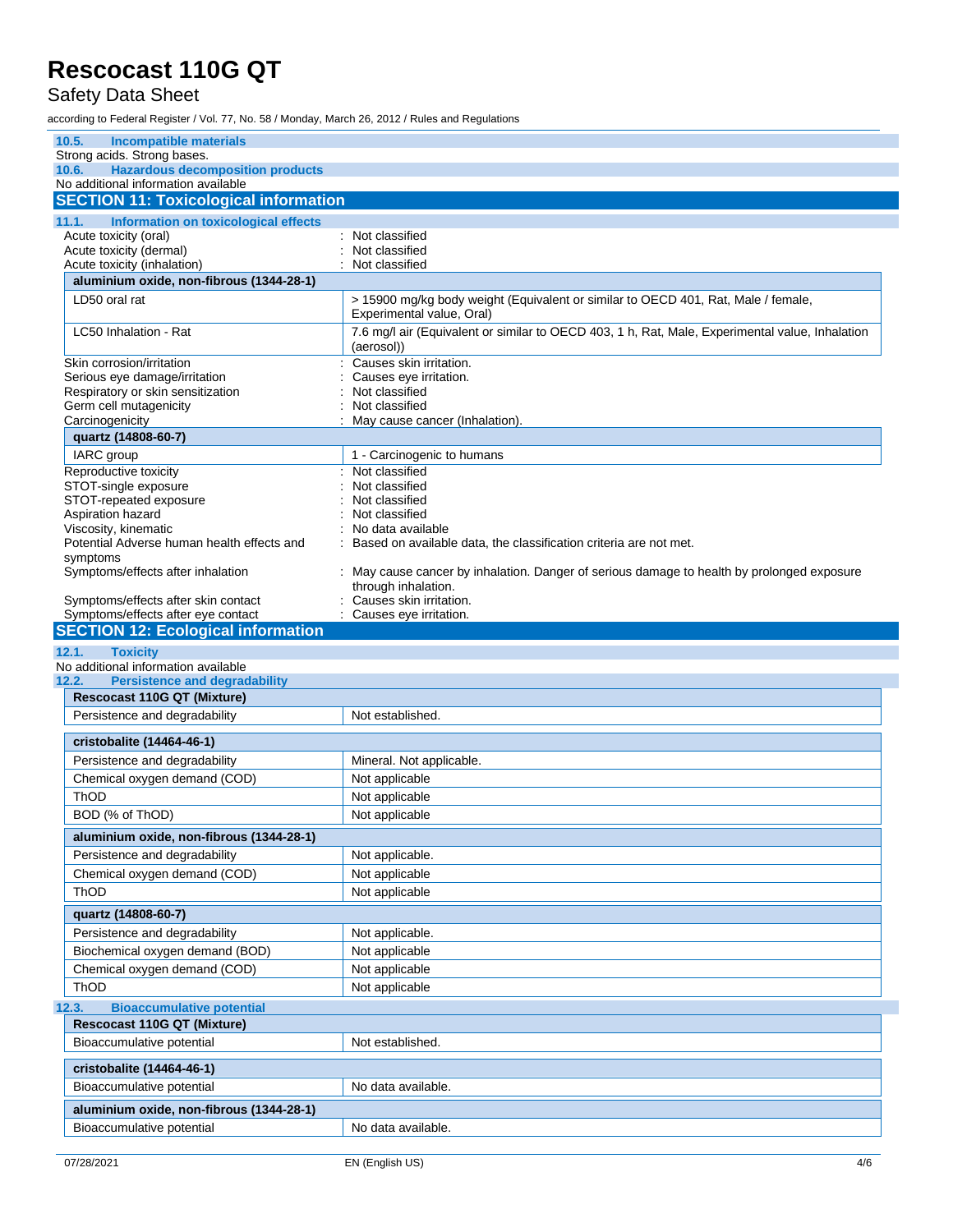### Safety Data Sheet

| quartz (14808-60-7)                                       |                                                                                  |                                   |                    |                                        |                                                                                                                                     |                   |
|-----------------------------------------------------------|----------------------------------------------------------------------------------|-----------------------------------|--------------------|----------------------------------------|-------------------------------------------------------------------------------------------------------------------------------------|-------------------|
| Bioaccumulative potential                                 |                                                                                  |                                   | No data available. |                                        |                                                                                                                                     |                   |
| <b>Mobility in soil</b><br>12.4.                          |                                                                                  |                                   |                    |                                        |                                                                                                                                     |                   |
|                                                           |                                                                                  |                                   |                    |                                        |                                                                                                                                     |                   |
| cristobalite (14464-46-1)<br>Ecology - soil               |                                                                                  |                                   | No data available. |                                        |                                                                                                                                     |                   |
|                                                           |                                                                                  |                                   |                    |                                        |                                                                                                                                     |                   |
|                                                           | aluminium oxide, non-fibrous (1344-28-1)                                         |                                   |                    |                                        |                                                                                                                                     |                   |
| Ecology - soil                                            |                                                                                  |                                   | No data available. |                                        |                                                                                                                                     |                   |
| 12.5.                                                     | Other adverse effects                                                            |                                   |                    |                                        |                                                                                                                                     |                   |
| Effect on the global warming                              |                                                                                  |                                   | None known         |                                        |                                                                                                                                     |                   |
|                                                           | <b>SECTION 13: Disposal considerations</b>                                       |                                   |                    |                                        |                                                                                                                                     |                   |
| 13.1.                                                     | <b>Disposal methods</b><br>Product/Packaging disposal recommendations            |                                   |                    |                                        | : Dispose in a safe manner in accordance with local/national regulations.                                                           |                   |
| Ecology - waste materials                                 |                                                                                  |                                   |                    | : Avoid release to the environment.    |                                                                                                                                     |                   |
|                                                           | <b>SECTION 14: Transport information</b>                                         |                                   |                    |                                        |                                                                                                                                     |                   |
|                                                           | <b>Department of Transportation (DOT)</b>                                        |                                   |                    |                                        |                                                                                                                                     |                   |
| In accordance with DOT                                    |                                                                                  |                                   |                    |                                        |                                                                                                                                     |                   |
| Not regulated                                             |                                                                                  |                                   |                    |                                        |                                                                                                                                     |                   |
|                                                           | <b>Transportation of Dangerous Goods</b>                                         |                                   |                    |                                        |                                                                                                                                     |                   |
| Not regulated                                             |                                                                                  |                                   |                    |                                        |                                                                                                                                     |                   |
| <b>Transport by sea</b>                                   |                                                                                  |                                   |                    |                                        |                                                                                                                                     |                   |
| Not regulated<br><b>Air transport</b>                     |                                                                                  |                                   |                    |                                        |                                                                                                                                     |                   |
| Not regulated                                             |                                                                                  |                                   |                    |                                        |                                                                                                                                     |                   |
|                                                           | <b>SECTION 15: Regulatory information</b>                                        |                                   |                    |                                        |                                                                                                                                     |                   |
| 15.1. US Federal regulations                              |                                                                                  |                                   |                    |                                        |                                                                                                                                     |                   |
|                                                           | <b>Rescocast 110G QT (Mixture)</b>                                               |                                   |                    |                                        |                                                                                                                                     |                   |
|                                                           |                                                                                  |                                   |                    |                                        | All components of this product are listed as Active, or excluded from listing, on the United States Environmental Protection Agency |                   |
|                                                           | Toxic Substances Control Act (TSCA) inventory                                    |                                   |                    |                                        |                                                                                                                                     |                   |
|                                                           | aluminium oxide, non-fibrous (1344-28-1)                                         |                                   |                    |                                        |                                                                                                                                     |                   |
|                                                           | Not subject to reporting requirements of the United States SARA Section 313      |                                   |                    |                                        |                                                                                                                                     |                   |
| Note                                                      |                                                                                  |                                   |                    |                                        | Note: The section 313 chemical list contains "CAS # 1344-28-1 Aluminum Oxide (Fibrous forms)"; the Aluminum oxide                   |                   |
|                                                           |                                                                                  |                                   |                    |                                        | contained in this product is non-fibrous, and thus is not a section 313 material. Only manufacturing, processing, or otherwise      |                   |
|                                                           | use of aluminum oxide in the fibrous form triggers reporting.                    |                                   |                    |                                        |                                                                                                                                     |                   |
| 15.2. International regulations<br><b>CANADA</b>          |                                                                                  |                                   |                    |                                        |                                                                                                                                     |                   |
|                                                           | Calcium Aluminate Cement (65997-16-2)                                            |                                   |                    |                                        |                                                                                                                                     |                   |
|                                                           | Listed on the Canadian DSL (Domestic Substances List)                            |                                   |                    |                                        |                                                                                                                                     |                   |
|                                                           |                                                                                  |                                   |                    |                                        |                                                                                                                                     |                   |
| cristobalite (14464-46-1)                                 |                                                                                  |                                   |                    |                                        |                                                                                                                                     |                   |
|                                                           | Listed on the Canadian DSL (Domestic Substances List)                            |                                   |                    |                                        |                                                                                                                                     |                   |
|                                                           | aluminium oxide, non-fibrous (1344-28-1)                                         |                                   |                    |                                        |                                                                                                                                     |                   |
|                                                           | Listed on the Canadian DSL (Domestic Substances List)                            |                                   |                    |                                        |                                                                                                                                     |                   |
| <b>EU-Regulations</b>                                     |                                                                                  |                                   |                    |                                        |                                                                                                                                     |                   |
| No additional information available                       |                                                                                  |                                   |                    |                                        |                                                                                                                                     |                   |
|                                                           |                                                                                  |                                   |                    |                                        |                                                                                                                                     |                   |
|                                                           |                                                                                  |                                   |                    |                                        |                                                                                                                                     |                   |
| quartz (14808-60-7)                                       |                                                                                  |                                   |                    |                                        |                                                                                                                                     |                   |
|                                                           | Listed on IARC (International Agency for Research on Cancer)                     |                                   |                    |                                        |                                                                                                                                     |                   |
| <b>National regulations</b><br>15.3. US State regulations |                                                                                  |                                   |                    |                                        |                                                                                                                                     |                   |
|                                                           | <b>Rescocast 110G QT (Mixture)</b><br>U.S. - California - Proposition 65 - Other |                                   |                    |                                        | This product contains crystalline silica, a chemical known to the state of California to                                            |                   |
| information                                               |                                                                                  |                                   |                    |                                        | cause cancer. For more information go to WWW.P65Warnings.ca.gov                                                                     |                   |
| cristobalite (14464-46-1)                                 |                                                                                  |                                   |                    |                                        |                                                                                                                                     |                   |
| $U.S. -$                                                  | U.S. - California -                                                              | U.S. - California -               |                    | U.S. - California -                    | No significant risk level                                                                                                           | Maximum allowable |
| California -                                              | Proposition 65 -                                                                 | Proposition 65 -                  |                    | Proposition 65 -                       | (NSRL)                                                                                                                              | dose level (MADL) |
| Proposition 65<br>- Carcinogens                           | Developmental<br>Toxicity                                                        | Reproductive<br>Toxicity - Female |                    | <b>Reproductive Toxicity</b><br>- Male |                                                                                                                                     |                   |
| List<br>Yes                                               |                                                                                  |                                   |                    |                                        |                                                                                                                                     |                   |